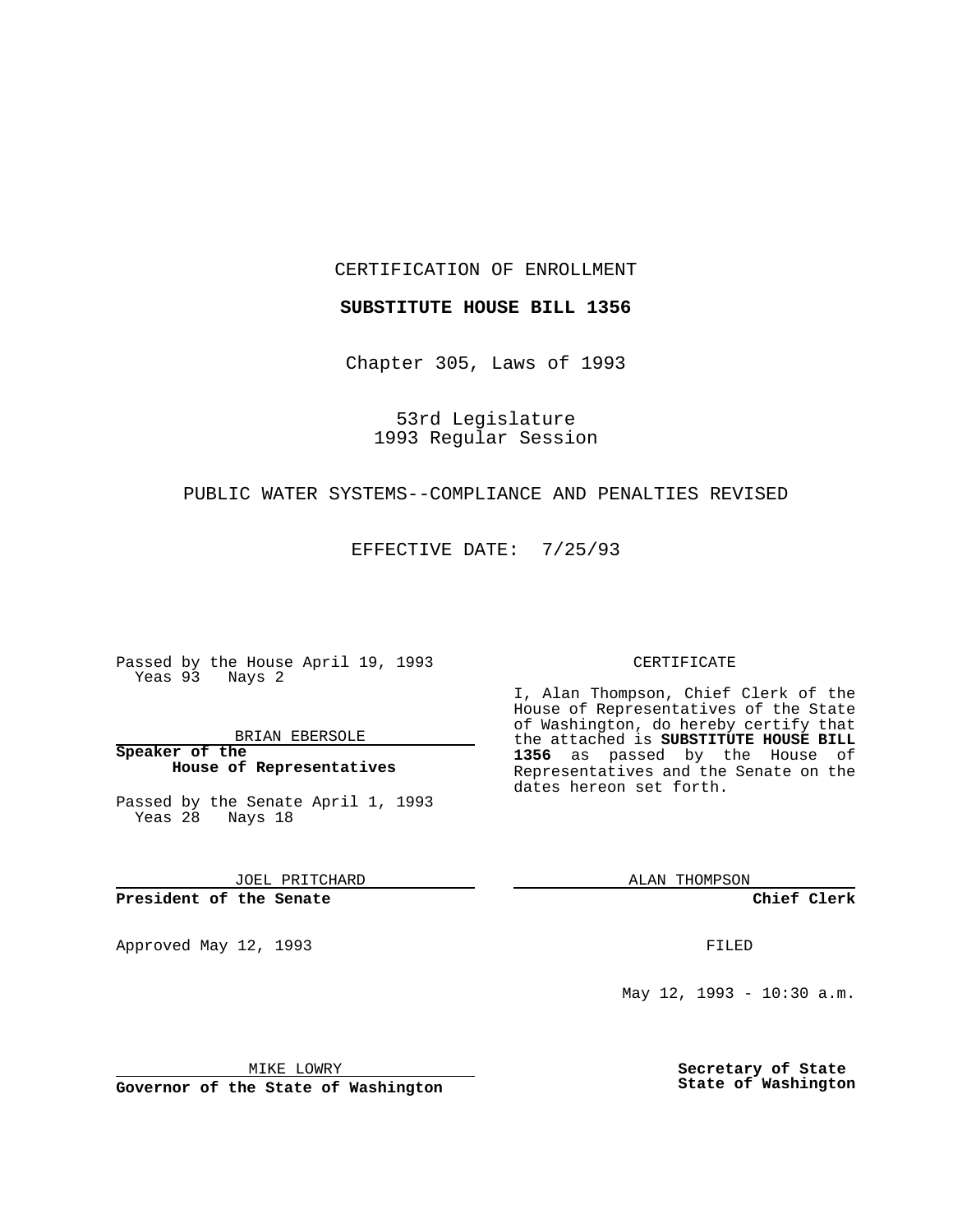# **SUBSTITUTE HOUSE BILL 1356** \_\_\_\_\_\_\_\_\_\_\_\_\_\_\_\_\_\_\_\_\_\_\_\_\_\_\_\_\_\_\_\_\_\_\_\_\_\_\_\_\_\_\_\_\_\_\_

\_\_\_\_\_\_\_\_\_\_\_\_\_\_\_\_\_\_\_\_\_\_\_\_\_\_\_\_\_\_\_\_\_\_\_\_\_\_\_\_\_\_\_\_\_\_\_

### AS AMENDED BY THE SENATE

Passed Legislature - 1993 Regular Session

# **State of Washington 53rd Legislature 1993 Regular Session**

**By** House Committee on Environmental Affairs (originally sponsored by Representatives Rust, Horn, Roland and Valle; by request of Department of Health)

Read first time 02/15/93.

1 AN ACT Relating to enforcement of public water system requirements; 2 amending RCW 70.119A.030, 70.119A.040, and 70.119A.050; adding a new 3 section to chapter 70.119A RCW; and prescribing penalties.

4 BE IT ENACTED BY THE LEGISLATURE OF THE STATE OF WASHINGTON:

5 **Sec. 1.** RCW 70.119A.030 and 1991 c 304 s 3 are each amended to 6 read as follows:

 (1) The secretary or his or her designee or the local health officer may declare a public health emergency. As limited by RCW 70.119A.040, the department may impose penalties for violations of laws or regulations that are determined to be a public health emergency.

11 (2) As limited by RCW 70.119A.040, the department may impose 12 penalties for ((failure to comply with an order of the department, or 13 of an authorized local board of health, when the order:

14 (a) Directs any person to stop work on the construction or 15 alteration of a public water system when plans and specifications for 16 the construction or alteration have not been approved as required by 17 the regulations, or when the work is not being done in conformity with 18 approved plans and specifications;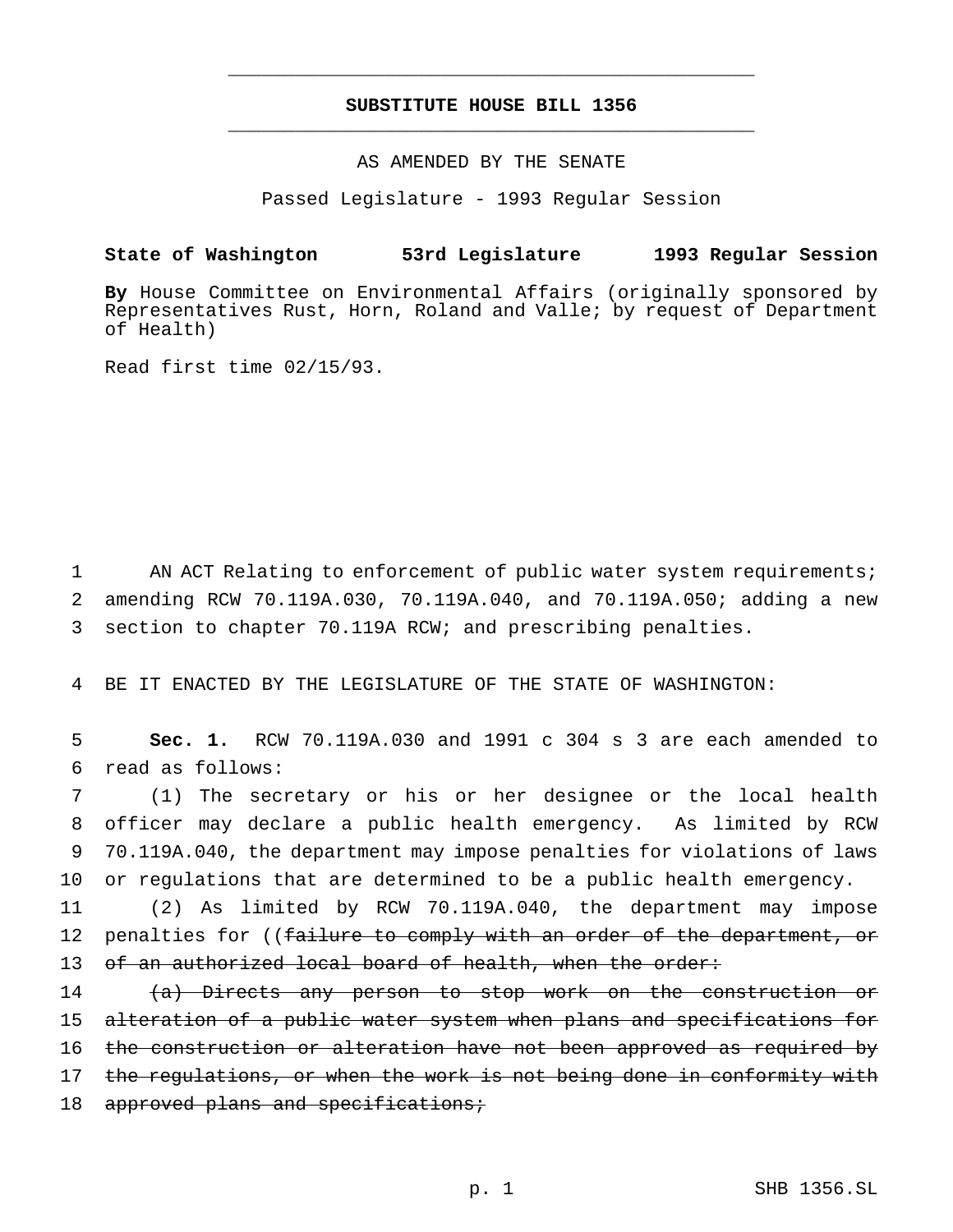1 (b) Requires any person to eliminate a cross-connection to a public 2 water system by a specified time; or

3 (c) Requires any person to cease violating any regulation relating to public water systems, to take specific actions within a specified time to place a public water system in compliance with regulations adopted under chapters 43.20 and 70.119 RCW, to apply for an operating permit as required under RCW 70.119A.110 or to comply with any 8 conditions or requirements imposed as part of an operating permit)) violation of laws or rules regulating public water systems and 10 administered by the department of health.

11 **Sec. 2.** RCW 70.119A.040 and 1990 c 133 s 8 are each amended to 12 read as follows:

13  $(1)(a)$  In addition to or as an alternative to any other penalty 14 ((provided)) or action allowed by law, ((every)) a person who ((commits 15 any of the acts or omissions in RCW 70.119A.030 shall be subjected)) 16 violates a law or rule regulating public water systems and administered 17 by the department of health is subject to a penalty ((in an amount of 18 not less than five hundred dollars. The maximum penalty shall be)) of 19 not more than five thousand dollars per day for every such violation, 20 or, in the case of a violation that has been determined to be a public 21 health emergency, a penalty of not more than ten thousand dollars per 22 day for every such violation. Every such violation shall be a separate 23 and distinct offense. The amount of fine shall reflect the health 24 significance of the violation and the previous record of compliance on 25 the part of the public water supplier. In case of continuing 26 violation, every day's continuance shall be a separate and distinct 27 violation.

28 (b) In addition, a person who constructs, modifies, or expands a 29 public water system or who commences the construction, modification, or 30 expansion of a public water system without first obtaining the required 31 departmental approval is subject to penalties of not more than five 32 thousand dollars per service connection, or, in the case of a system 33 serving a transient population, a penalty of not more than four hundred 34 dollars per person based on the highest average daily population the 35 system is anticipated to serve. The total penalty that may be imposed 36 pursuant to this subsection (1)(b) is five hundred thousand dollars. 37 (c) Every person who, through an act of commission or omission,

38 procures, aids, or abets  $((\frac{in - the}{n})$  a violation  $((\frac{shall - be}{n})$  is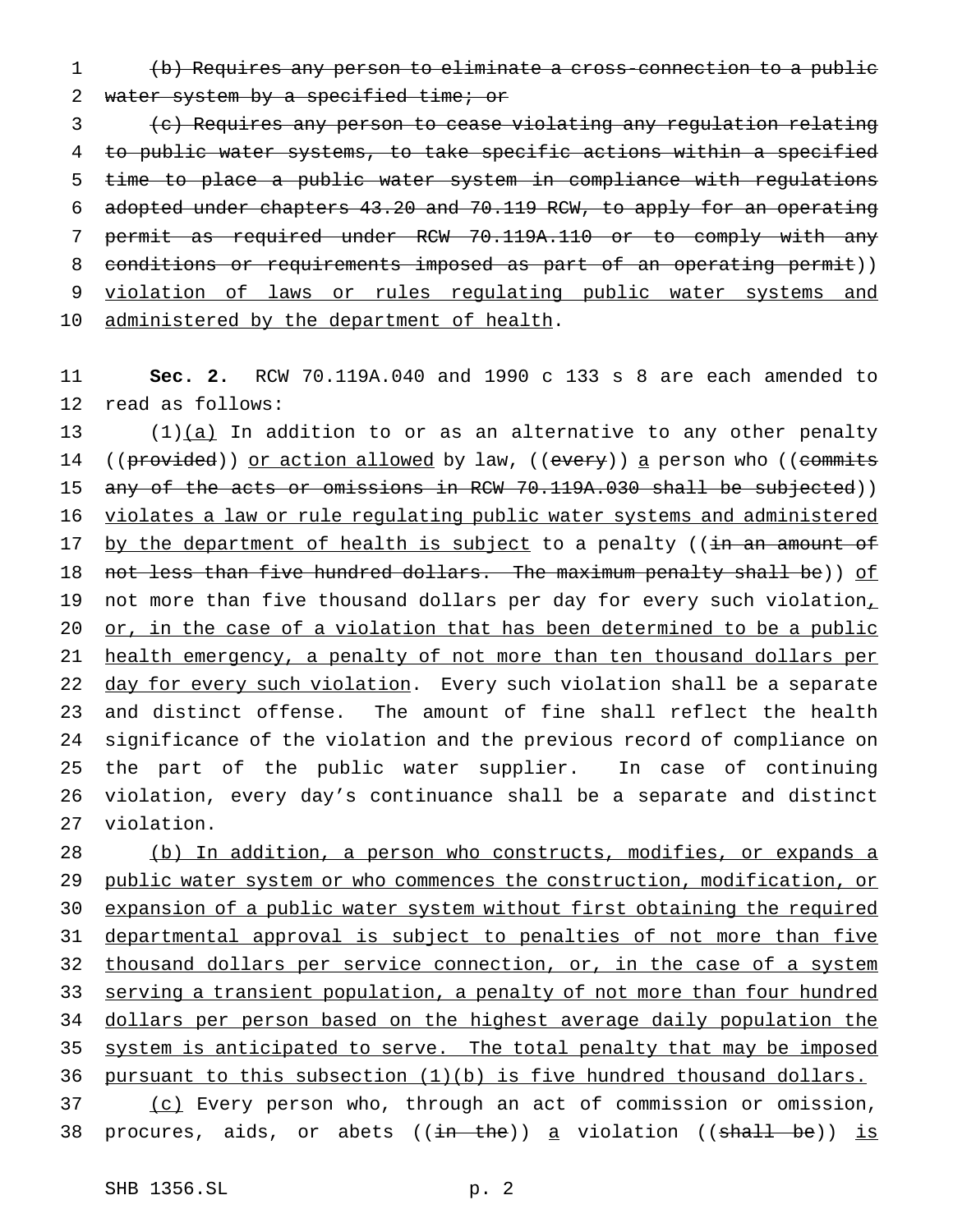1 considered to have violated the provisions of this section and ((shall 2 be)) is subject to the penalty provided in this section.

3 (2) The penalty provided for in this section shall be imposed by a 4 notice in writing to the person against whom the civil ((fine)) penalty 5 is assessed and shall describe the violation. The notice shall be 6 personally served in the manner of service of a summons in a civil 7 action or in a manner that shows proof of receipt. A penalty imposed 8 by this section is due twenty-eight days after receipt of notice unless 9 application for ((remission or mitigation is made as provided in 10 subsection (3) of this section or unless application for)) an 11 adjudicative proceeding is filed as provided in subsection  $((+4))$  (3) 12 of this section.

13 (3) ((Within fourteen days after the notice is received, the person 14 incurring the penalty may apply in writing to the department for the 15 remission or mitigation of such penalty. Upon receipt of the 16 application, the department may remit or mitigate the penalty upon 17 whatever terms the department in its discretion deems proper, giving 18 consideration to the degree of hazard associated with the violation, 19 provided the department deems such remission or mitigation to be in the 20 best interests of carrying out the purposes of this chapter. The 21 department shall not mitigate the fines below the minimum penalty 22 prescribed in subsection (1) of this section. The department shall 23 have authority to ascertain the facts regarding all such applications 24 in such reasonable manner as it may deem proper. When an application 25 for remission on mitigation is made, a penalty incurred under this 26 section is due twenty-eight days after receipt of the notice setting 27 forth the disposition of the application, unless an application for an 28 adjudicative proceeding to contest the disposition is filed as provided 29 in subsection (4) of this section.

 $(4)$ )) Within twenty-eight days after notice is received, the person incurring the penalty may file an application for an adjudicative proceeding and may pursue subsequent review as provided in chapter 34.05 RCW and applicable rules of the department or board of health.

 $34$  ( $(\overline{\smash{+5}})$ )  $\underline{(4)}$  A penalty imposed by a final administrative order 35 ((after an adjudicative proceeding)) is due upon service of the final 36 administrative order. A person who fails to pay a penalty assessed by 37 a final administrative order within thirty days of service of the final 38 administrative order shall pay, in addition to the amount of the 39 penalty, interest at the rate of one percent of the unpaid balance of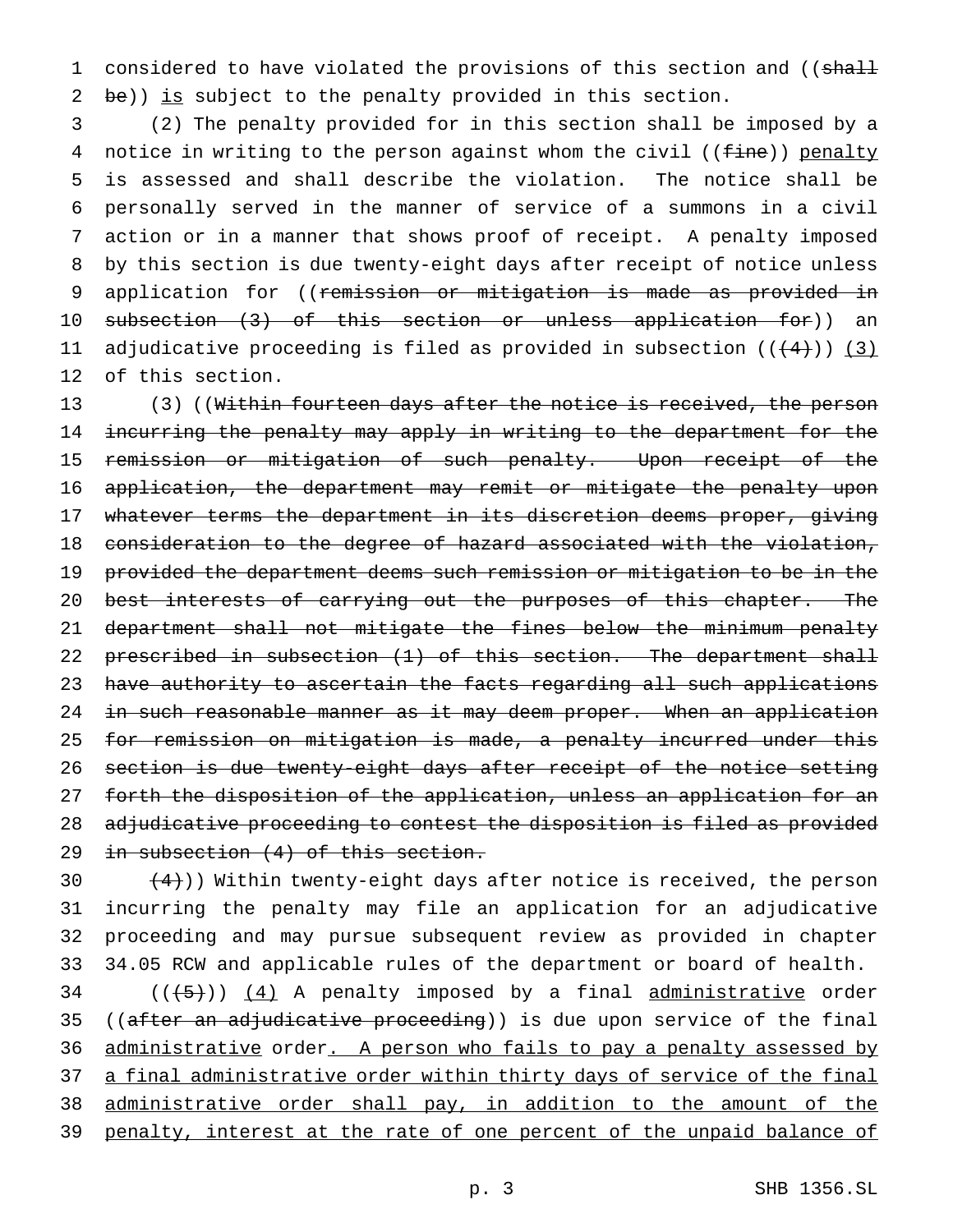1 the assessed penalty for each month or part of a month that the penalty remains unpaid, commencing with the month in which the notice of penalty was served and such reasonable attorney's fees as are incurred in securing the final administrative order.

5 (5) A person who institutes proceedings for judicial review of a 6 final administrative order assessing a civil penalty under this chapter 7 shall place the full amount of the penalty in an interest bearing 8 account in the registry of the reviewing court. At the conclusion of 9 the proceeding the court shall, as appropriate, enter a judgment on 10 behalf of the department and order that the judgment be satisfied to 11 the extent possible from moneys paid into the registry of the court or 12 shall enter a judgment in favor of the person appealing the penalty 13 assessment and order return of the moneys paid into the registry of the 14 court together with accrued interest to the person appealing. The 15 judgment may award reasonable attorney's fees for the cost of the 16 attorney general's office in representing the department.

17 (6) ((The attorney general may bring an action in the name of the 18 department in the superior court of Thurston county, or of any county 19 in which such violator may do business, to collect a penalty.

20  $(7)$ )) If no appeal is taken from a final administrative order 21 assessing a civil penalty under this chapter, the department may file 22 a certified copy of the final administrative order with the clerk of 23 the superior court in which the public water system is located or in 24 Thurston county, and the clerk shall enter judgment in the name of the 25 department and in the amount of the penalty assessed in the final 26 administrative order.

 (7) A judgment entered under subsection (5) or (6) of this section shall have the same force and effect as, and is subject to all of the provisions of law relating to, a judgment in a civil action, and may be 30 enforced in the same manner as any other judgment of the court in which it is entered.

32 (8) All penalties imposed under this section shall be payable to 33 the state treasury and credited to the general fund.

34 (9) Except in cases of public health emergencies, the department 35 may not impose monetary penalties under this section unless a prior 36 effort has been made to resolve the violation informally.

37 **Sec. 3.** RCW 70.119A.050 and 1989 c 422 s 8 are each amended to 38 read as follows:

SHB 1356.SL p. 4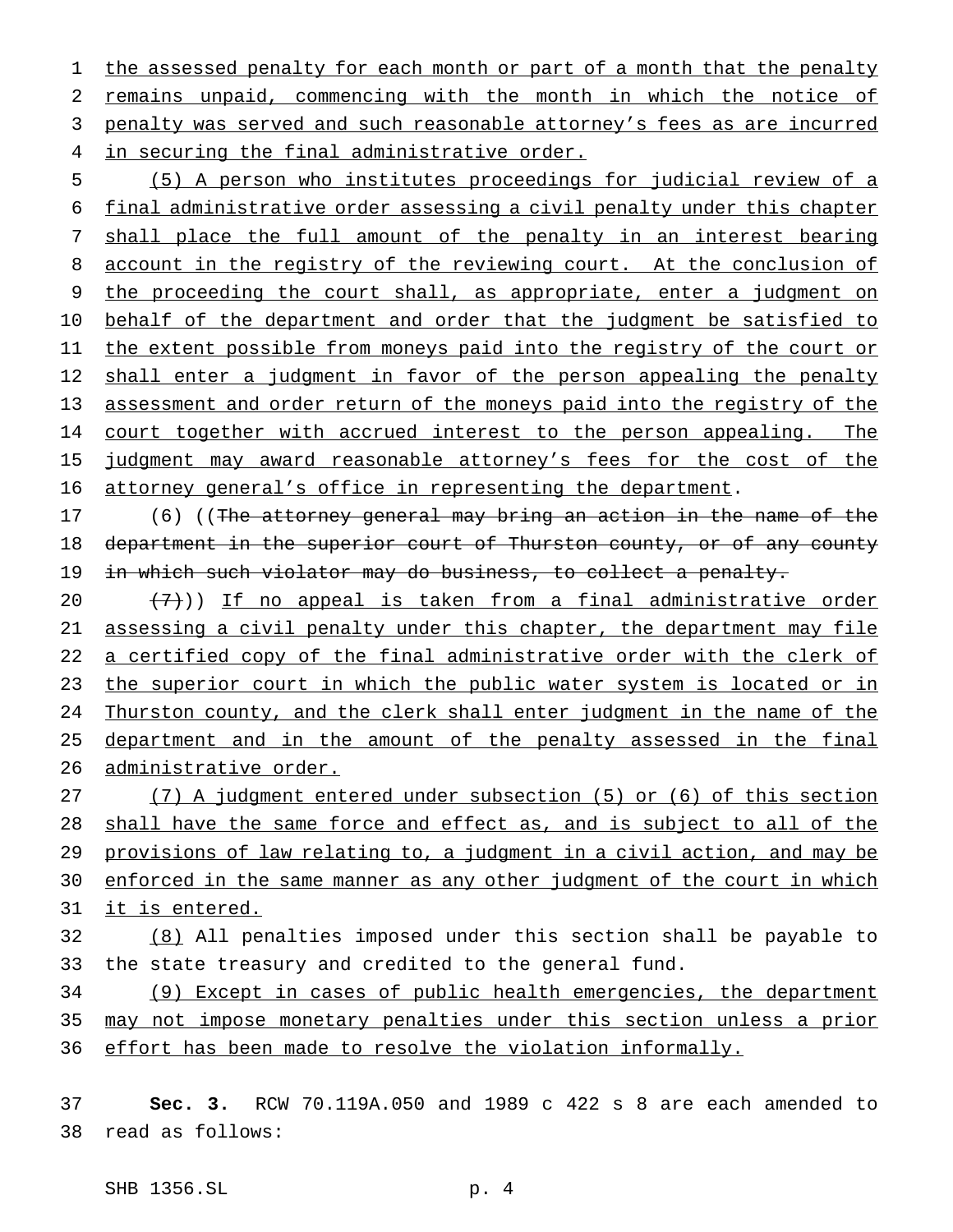Each local board of health that is enforcing the regulations under an agreement with the department allocating state and local responsibility is authorized to impose and collect civil penalties for violations within the area of its responsibility under the same limitations and requirements imposed upon the department by RCW 70.119A.030 and 70.119A.040, except that judgment shall be entered in 7 the name of the local board penalties shall be placed into the general fund of the county, city, or town operating the local board of 9 health( $\left($ , and the prosecuting attorney, or city, or town attorney shall 10 bring the actions to collect the unpaid penalties)).

 NEW SECTION. **Sec. 4.** A new section is added to chapter 70.119A RCW to read as follows:

 (1)(a) Except as otherwise provided in (b) of this subsection, the secretary or his or her designee shall have the right to enter a premises under the control of a public water system at reasonable times with prior notification in order to determine compliance with laws and rules administered by the department of health to test, inspect, or sample features of a public water system and inspect, copy, or photograph monitoring equipment or other features of a public water system, or records required to be kept under laws or rules regulating public water systems. For the purposes of this section, "premises under the control of a public water system" does not include the premises or private property of a customer of a public water system past the point on the system where the service connection is made.

 (b) The secretary or his or her designee need not give prior notification to enter a premises under (a) of this subsection if the purpose of the entry is to ensure compliance by the public water system with a prior order of the department or if the secretary or the secretary's designee has reasonable cause to believe the public water system is violating the law and poses a serious threat to public health and safety.

 (2) The secretary or his or her designee may apply for an administrative search warrant to a court official authorized to issue a criminal search warrant. An administrative search warrant may be issued for the purposes of inspecting or examining property, buildings, premises, place, books, records, or other physical evidence, or conducting tests or taking samples. The warrant shall be issued upon